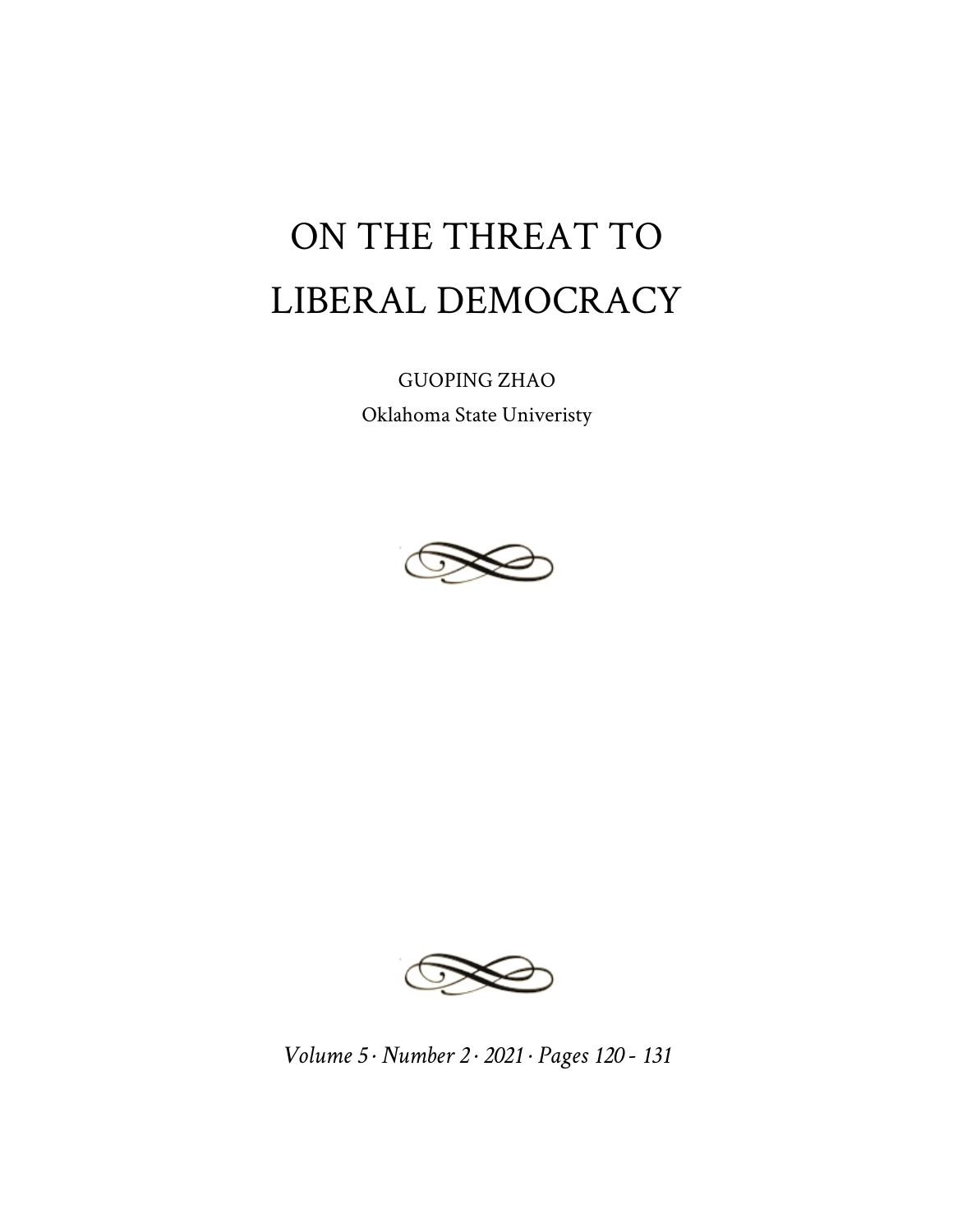hen we think of the crisis of liberal democracy, or the threat to liberal democracy, we think of its antithesis, W

authoritarianism, which has claimed the lives of tens of millions of people in recent history, either as Nazism or as Stalinism in communist regimes. Tyranny, totalitarianism, or authoritarianism, different terminologies have been used to emphasize different aspects of the same concentration of power and deprivation of individual freedom and basic rights. What is more, when considering what has caused people to turn to authoritarianism, we have often focused on the "pathologies"  $(Arendt)<sup>1</sup>$  of the distraught population: the "losers" of economic globalization who have lost not only jobs and incomes but also social status, and who fear losing their cultural traditions and way of life as a result of the inflow of immigrants. This narrative of cultural and economic grievances, like the narrative of "great replacement" that plagued pre-Nazi Germans, can easily be

<sup>1</sup> Hannah Arendt (1951). *The Origins of Totalitarianism*. New York: Harcourt Brace Jovanovich.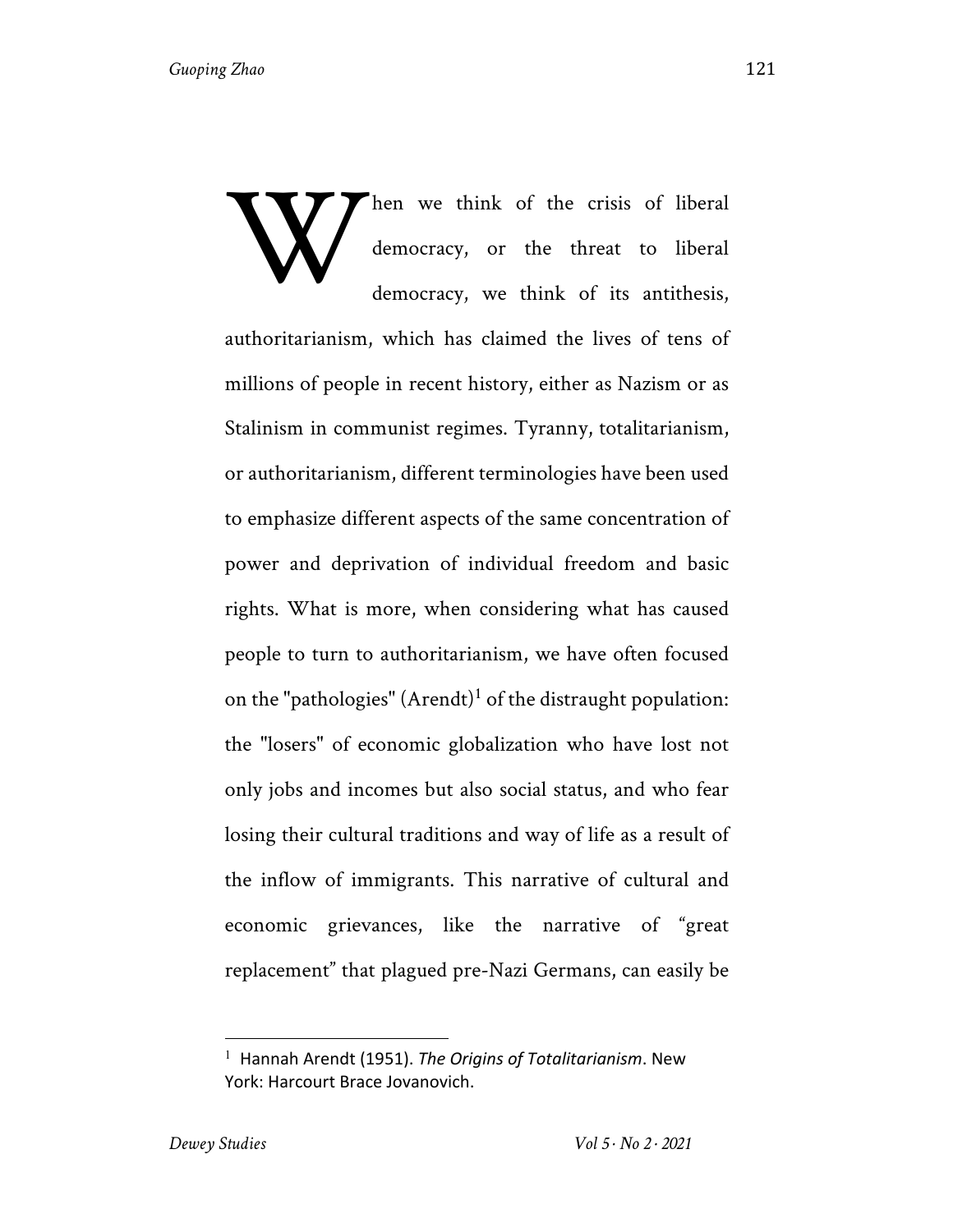seen as warning signs of authoritarianism, with citizens losing faith in the future and turning to "strong leaders" at the expense of liberal-democratic principles. Donald Trump's election, and his strong appeal to de-industrialized workers and those with cultural grievances as ethnic minorities and immigrants grew in cultural and political power, appears to have struck just that nerve, putting democratic defenders on high alert.

Since WWII, we have developed vigilance to the warning signs of authoritarianism, such as grievance, animosity of immigrants, distrust of the institution, and willingness to follow charismatic figures. However, it is worth noting that Hitler came close to winning a *democratic* election before ascending to absolute power. The pathologic conditions may bring people to a strong leader while undermining the structure of democracy, but it is unclear why such pathologies would inexorably lead to violence, racism, and anti-Semitism, wreaking unthinkable destruction and atrocities on humanity. Authoritarianism is far more insidious and destructive at its root than feelings of resentment and loss of confidence. The ultimate concern of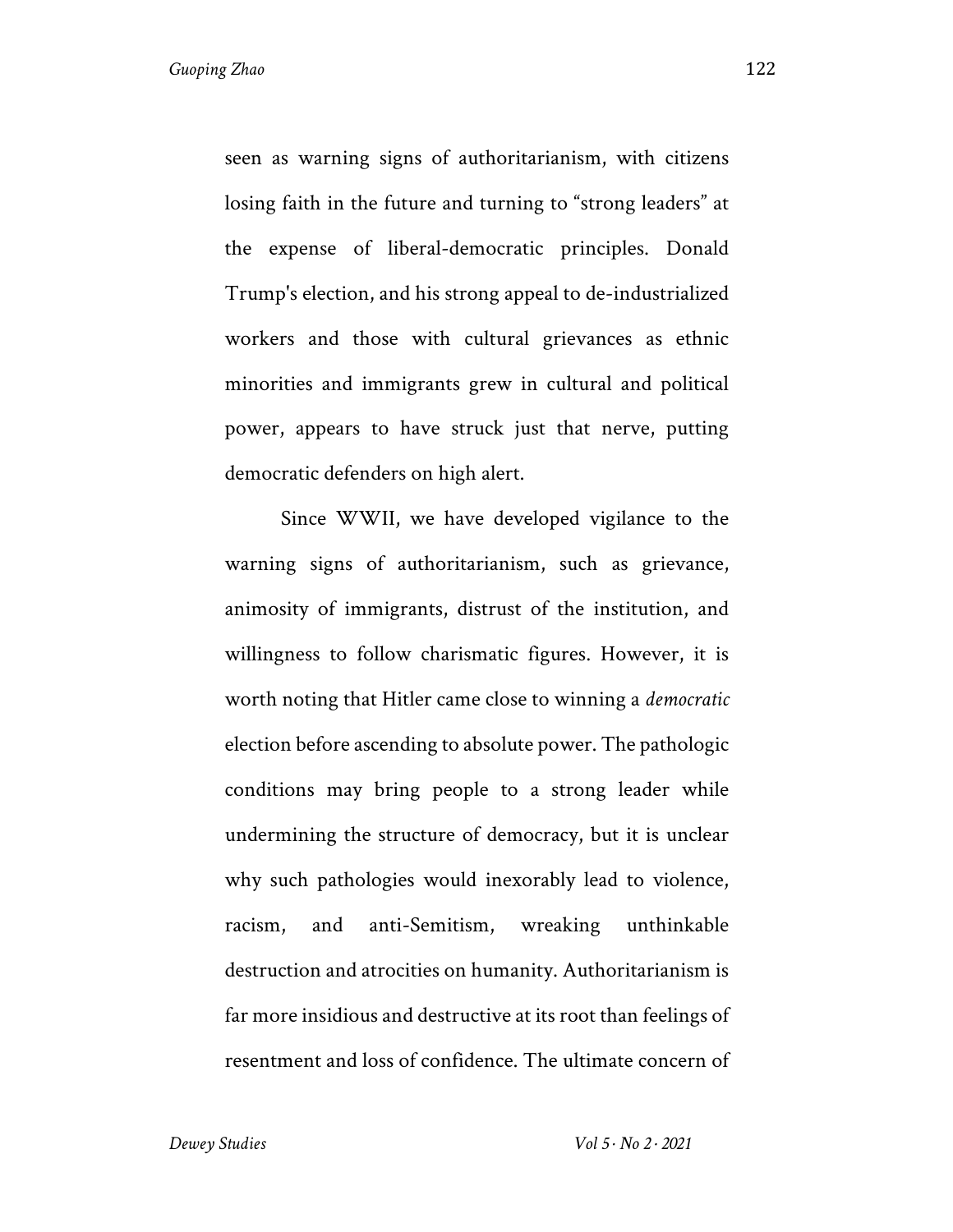democratic defenders should not be the election of more conservative sectors of the population, but the emerging elements at the core of totalitarianism and tyranny.

In one of the most powerful post-World War II analyses of what lies at the heart of Nazism, German critical theorist Theodor Adorno points to identity thinking, in which we subsume ourselves and others, with all our otherness and unidentified sphere, to the identity categories of "us" and "them," rendering all identity categories homogeneous and "same."2 Such identity thinking would treat people not as unique individuals, but as members of identity groups with varying characteristics and status, which Adorno claims is at the root of racism, anti-Semitism, and xenophobia. Nazism is essentially an ethnonationalism, an identitarian movement carried to its logical conclusion in order to preserve the purity and superiority of the Aaryan race at the expense of all others. When group allegiance, membership, and identarian beliefs override individual conscience, the seeds of tyranny are sown.

<sup>2</sup> Adorno, T.W. (1973). *Negative Dialectics.* London: Routledge & Kegan Paul.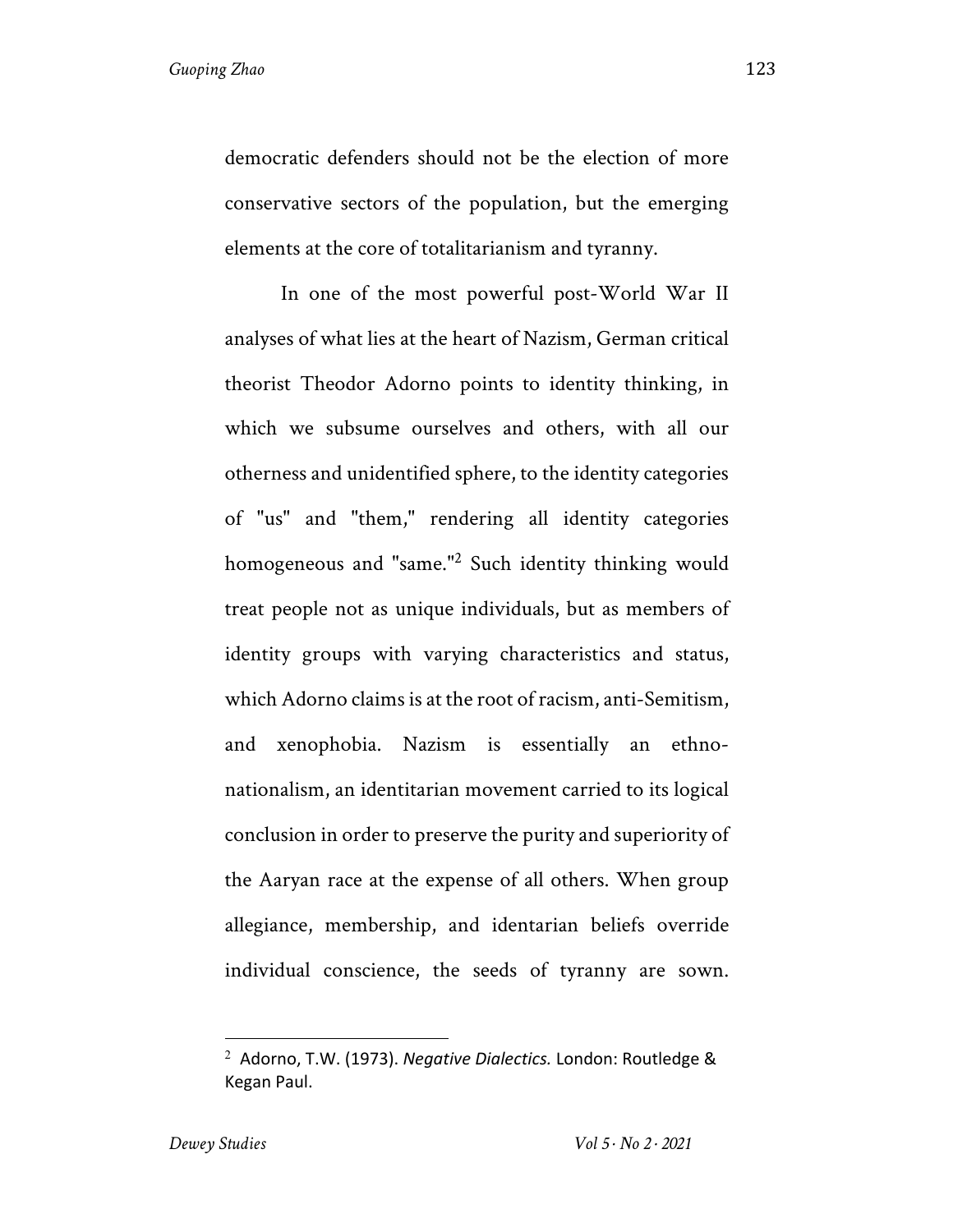Individuality vanishes in this conception, and the other's humanity and freedom are stripped away, sacrificed for the cultural or moral superiority of one's identity group.

If we follow this analysis, then, the similar approach and logic exist in the other types of authoritarianism, the Stalinism and communism, which regard individuals as oppressors and oppressed in terms of class, race, gender, and others. Much of the political movements on the left inherited Marx's critical framing of social structure as essentially hierarchical and founded on group identities, with problems and solutions inextricably linked to identity divisions. While right-leaning populists have historically stressed shared ancestry and descent, or shared culture and tradition, left-leaning populists have frequently defined people in terms of class and power, rejecting those with wealth and influence. What remains constant, though, is identity thinking, racism, and classism, albeit a different class or race is demonized. Such structural thinking can be helpful in recognizing shared experiences and addressing systemic challenges and obstacles, but when identity categories are essentialized and incorporated into the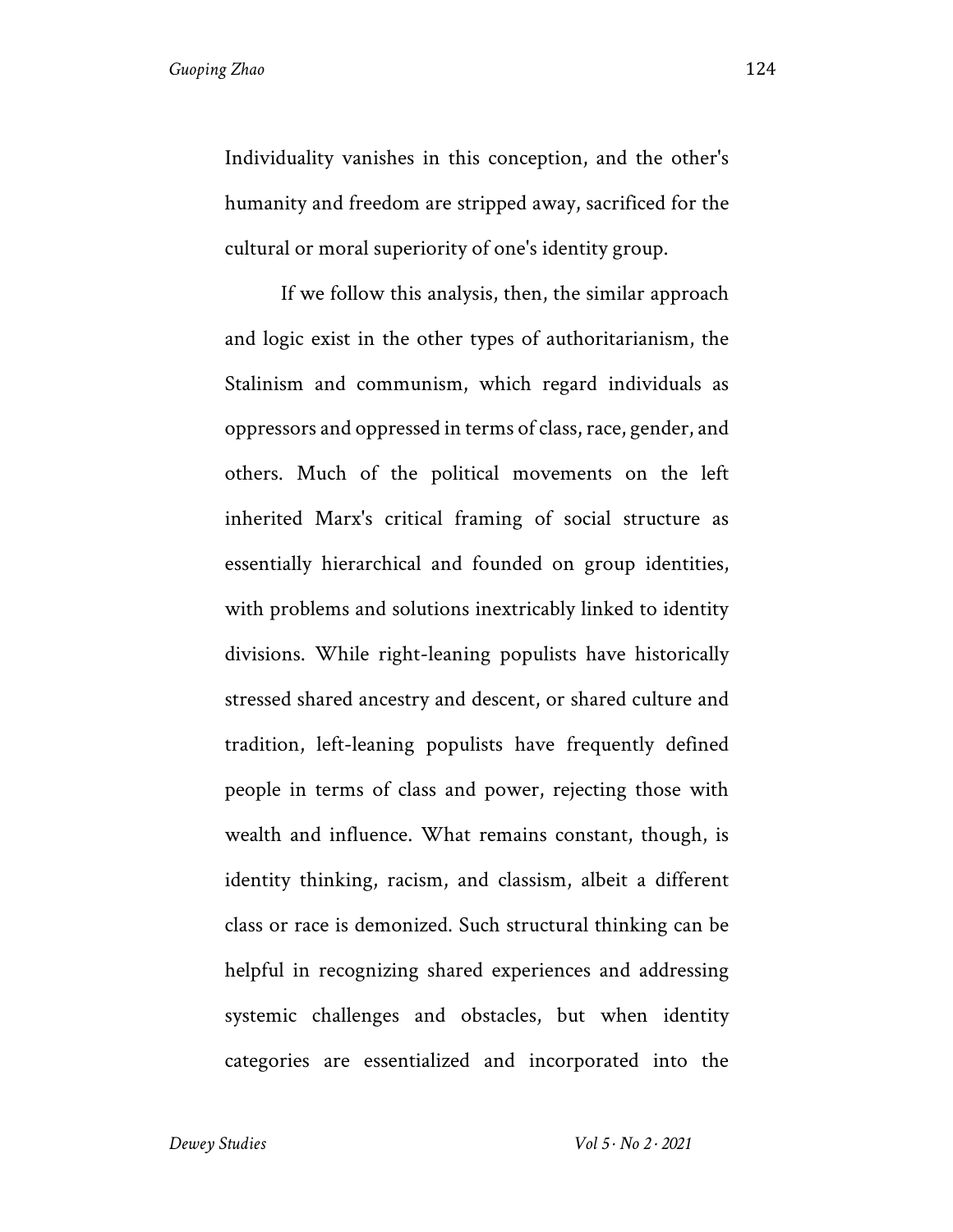building blocks of envisioned new social order, individuals outside oppressed groups may be denied equal participation, violating the democratic conception of inclusion. The door opens to forms of authoritarianism unrecognized by many. As the libertarian economist Friedrich Hayek has remarked, observers after observers of the socialist regimes have noted the unexpected consequences of totalitarianism, and the "extraordinary similarity in many respects of the conditions under 'communism' and 'fascism.'"<sup>3</sup>

Unfortunately, after WWII, while there was a widespread and heartfelt call to systematically analyze Nazism in order to prevent it from resurfacing, there has never been a systematic and unrestricted investigation and reflection on the crimes committed by communist authoritarianism, even though authoritarianism became increasingly apparent in communist regimes at the same time (and later). The surviving communist regimes are also welding their power to prevent such investigation. The lack of investigation and condemnation of this type of

<sup>3</sup> F. A. Hayek (1944). *The Road to Serfdom*. New York: Routledge. 27.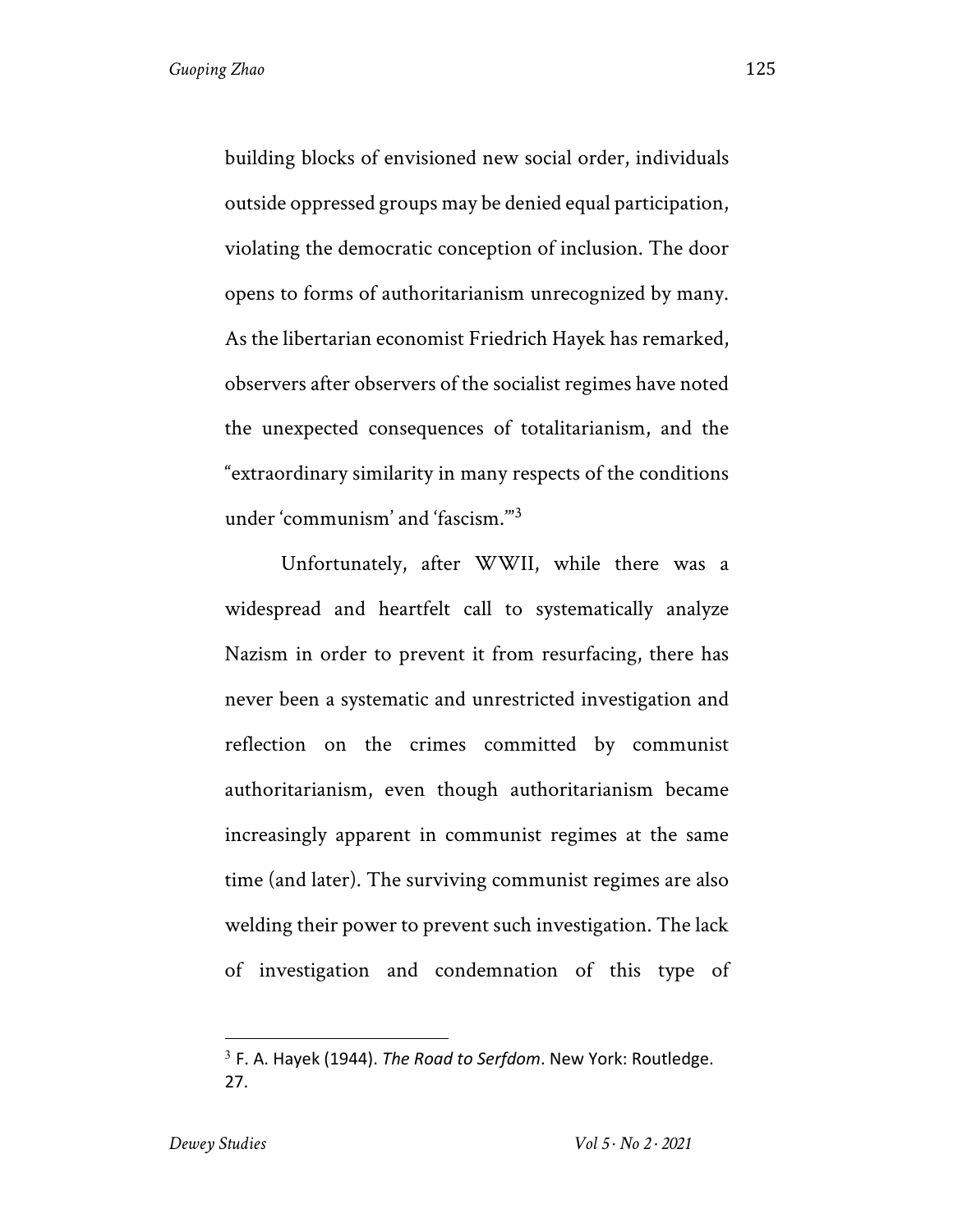authoritarianism has allowed its elements to continue influence the dominant culture of the world, especially Western democratic societies. The hallmarks of Nazism are easily identified, but we turn a blind eye to totalitarian elements on the left. Many scholars have only approached anti-democracy from the far right, oblivious of the danger brought by the far left.

What authoritarianism is really up against is not necessarily democracy, but liberal democracy. A basic democracy, with equal and inclusive citizenship and majority rule, can still make majoritarian decisions that consistently work to the detriment of particular individuals and groups or infringe on their rights and freedom, as amply demonstrated in world history. Liberal democracy, on the other hand, is the very antithesis of authoritarianism in that it is built upon individual liberty. The central idea of liberalism is to recognize and safeguard a space beyond the government's legitimate reach, where individuals can enjoy independence and personal discretion. Liberalism as expressed in Western liberal democracies privilege individual liberty, property rights, and market freedom.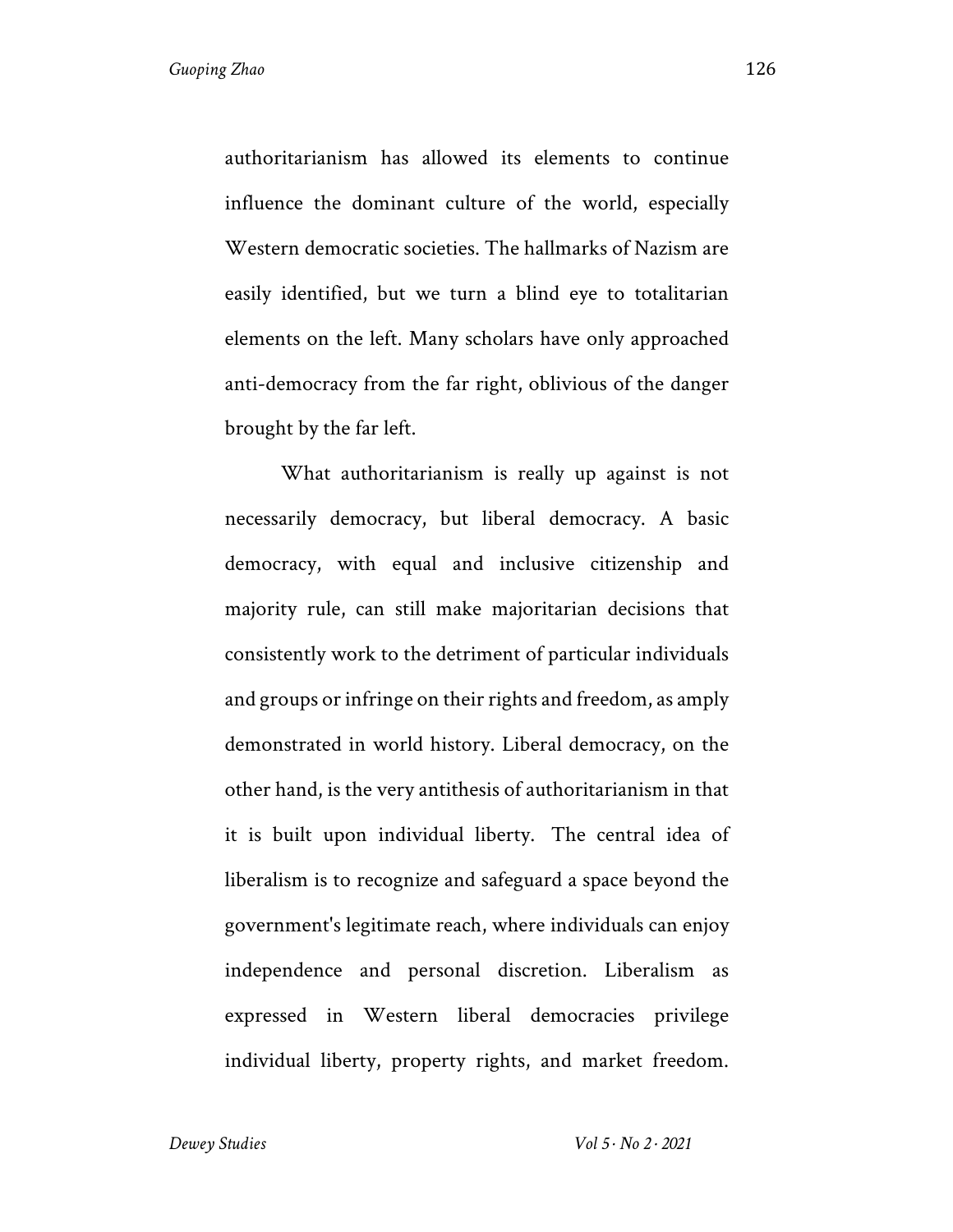With a long series of philosophical deliberation, now liberalism has embodied the Kantian idea of personal autonomy, public use of reason, Mill's idea of press freedom, and Habermas' idea of the public sphere as a key organizational principle of the liberal constitutional state. Hayek's idea of a free market of countless individual decisions rather than top-down decision-making as a safeguard against totalitarianism has also contributed to the development of liberal democracy along neoliberal lines in the United States and the United Kingdom. Fundamentally, liberal democracy is anti-tribal, anti-identity politics, and anti-racism. Even though it has failed to deliver on many promises, it provides the resources to reform itself.

In this sense, the U.S. Declaration of Independence may be seen as centrally concerned with such liberalist principles. If all human beings are endowed with "certain unalienable rights," the government can only permit systems of governance that protect these rights. The constitution and bills of rights are established to "protect these rights," not to restrict or limit them.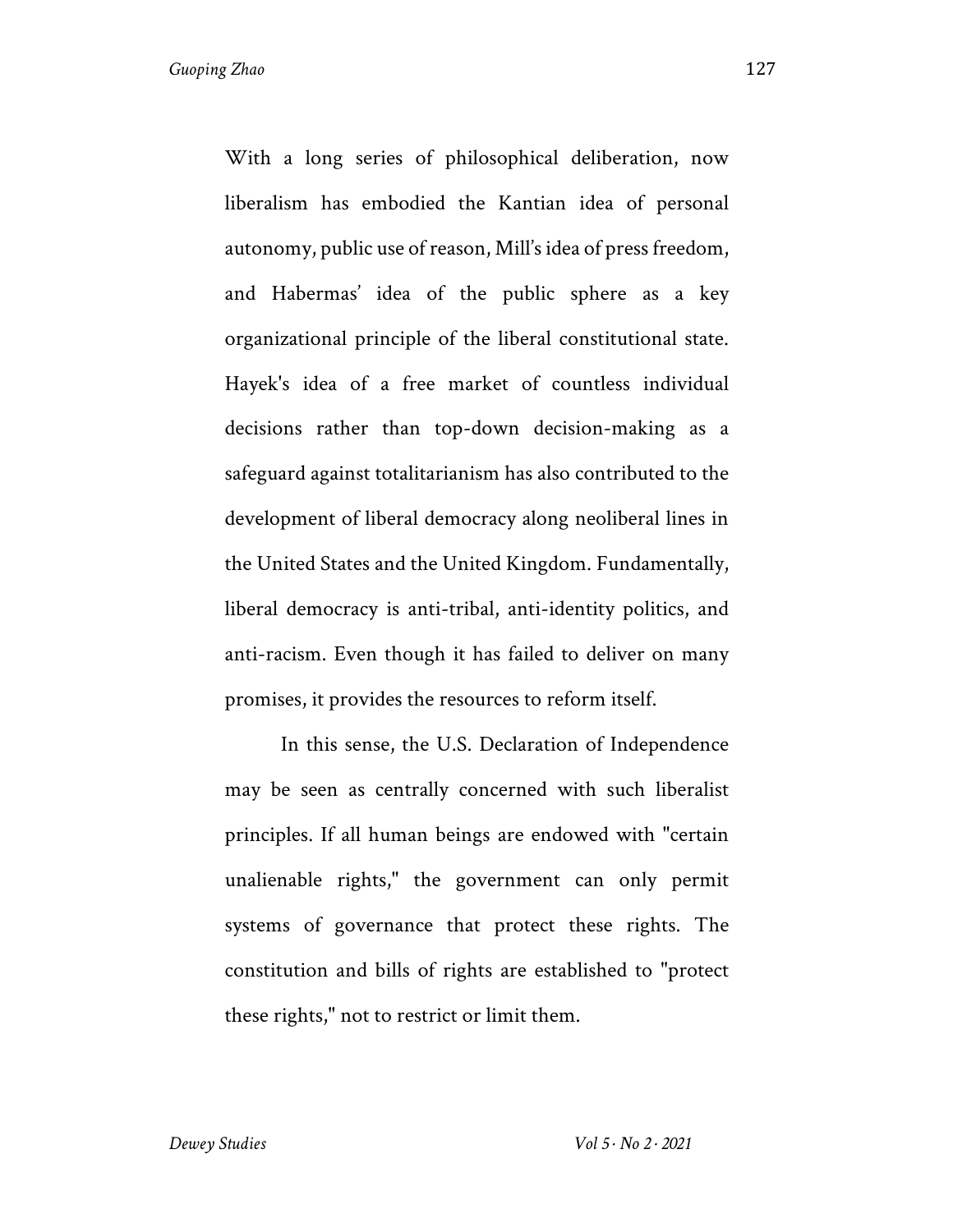Of course, the concept of individual that is at the core of liberalism is not without its own problem and there has been ample critiques and analyses from philosophers of all persuasions and schools after the tragedies of the last century. " A new concept of human individuality that allows for true liberal democracy would have to depart from the concept of the modern subject, deadened on the inside by obsession with conceptual understanding that blocks access to our infinite depth and possibilities of our individuality, and deadly on the outside by its sense of all-encompassing mastery that blocks the recognition of relatedness. The new concept would have to recognize the uniqueness and relatedness of all individuals, the freedom at the depth of her subjectivity that cannot be reduced and captured in the same, in a category or a membership. Unity is established by our connectedness to others as well as our equal, unique, and irreducible humanity, which deserves dignity, respect, and liberty.

A new concept of human individuality that allows for true liberal democracy would have to depart from the concept of the modern subject, deadened on the inside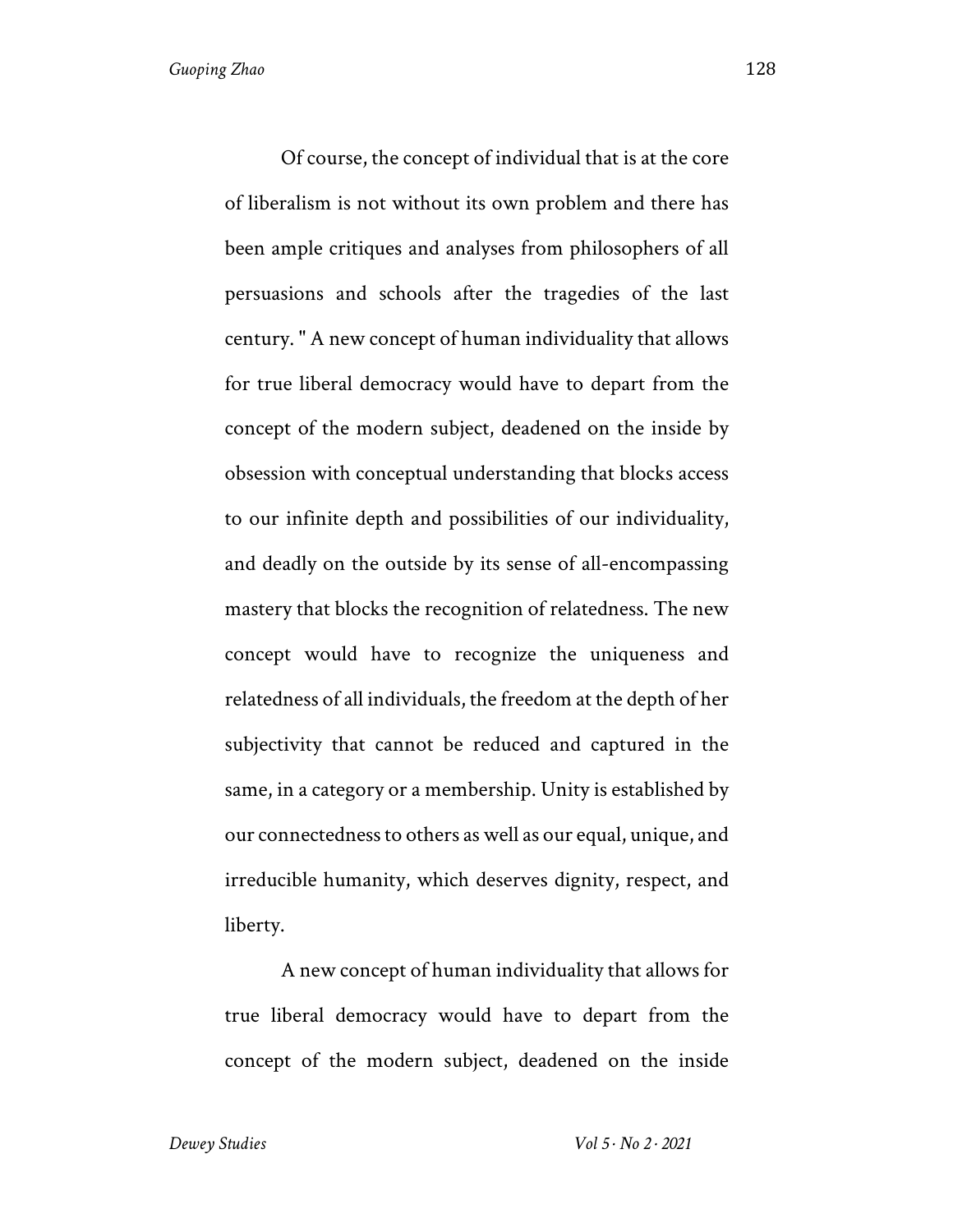by obsession with conceptual understanding that blocks access to our infinite depth and possibilities of our individuality, and *deadly* on the outside by its sense of allencompassing mastery that blocks the recognition of relatedness. The new concept would have to recognize the uniqueness and relatedness of all individuals, the freedom at the depth of her subjectivity that cannot be reduced and captured in the same, in a category or a membership.

Therefore, the erosion of liberal democracy can come from political movements of all directions that treat people as identity groups and endorse identity thinking over individual conscience. The desire to protect and uplift oppressed groups is commendable, but it must be done in such a way that all marginalized groups and the conditions for such marginalization eventually vanish, and unique individuals with equal rights and freedom emerge in their place, rather than exploiting group identity as vital elements of social structure. Imposing identity divisions on the reality of true diversity of individuals elevates some social groups over others. As Fukuyama's recent analysis highlights, identity politics may be behind the problems that liberal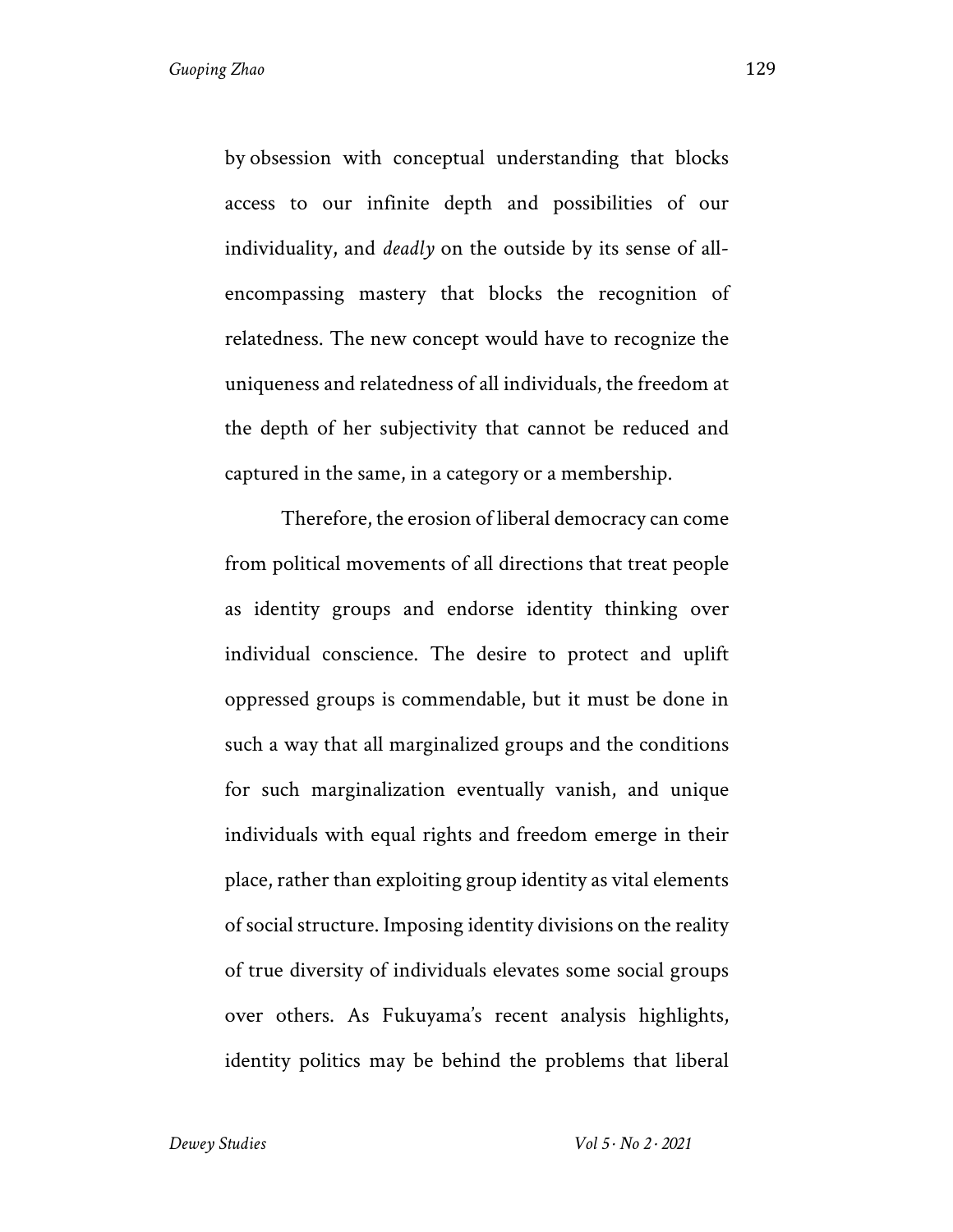democracies are currently facing.<sup>4</sup> When incommensurable demands and expectations of groups compete within states, when others are seen as adversaries rather than fellow citizens, liberal democracy cannot be sustained. From this perspective, no form of identity politics can serve as the basis for modern, liberal democracy. If left unchecked, identity politics pose the greatest threat to liberal democracy.

To defend liberal democracy, therefore, we must focus relentlessly on identifying and countering threats to liberal institutions from all political movements, left or right. Many illiberal tactics imposed on individuals in the name of justice and inclusion, for example, are far more benign-looking and effective in stifling free speech and free press and eliminating ideas, voices, and communities who are deemed unworthy. When individual liberty, equal protection under the law, and equal rights for civil associations are jeopardized for some "undeserving" segments of the population, we have authoritarianism on

<sup>4</sup> Fukuayama, Francis (2018). *Identity: The Demand for Dignity and the Politics of Resentment*. New York: Farrar, Straus and Giroux.